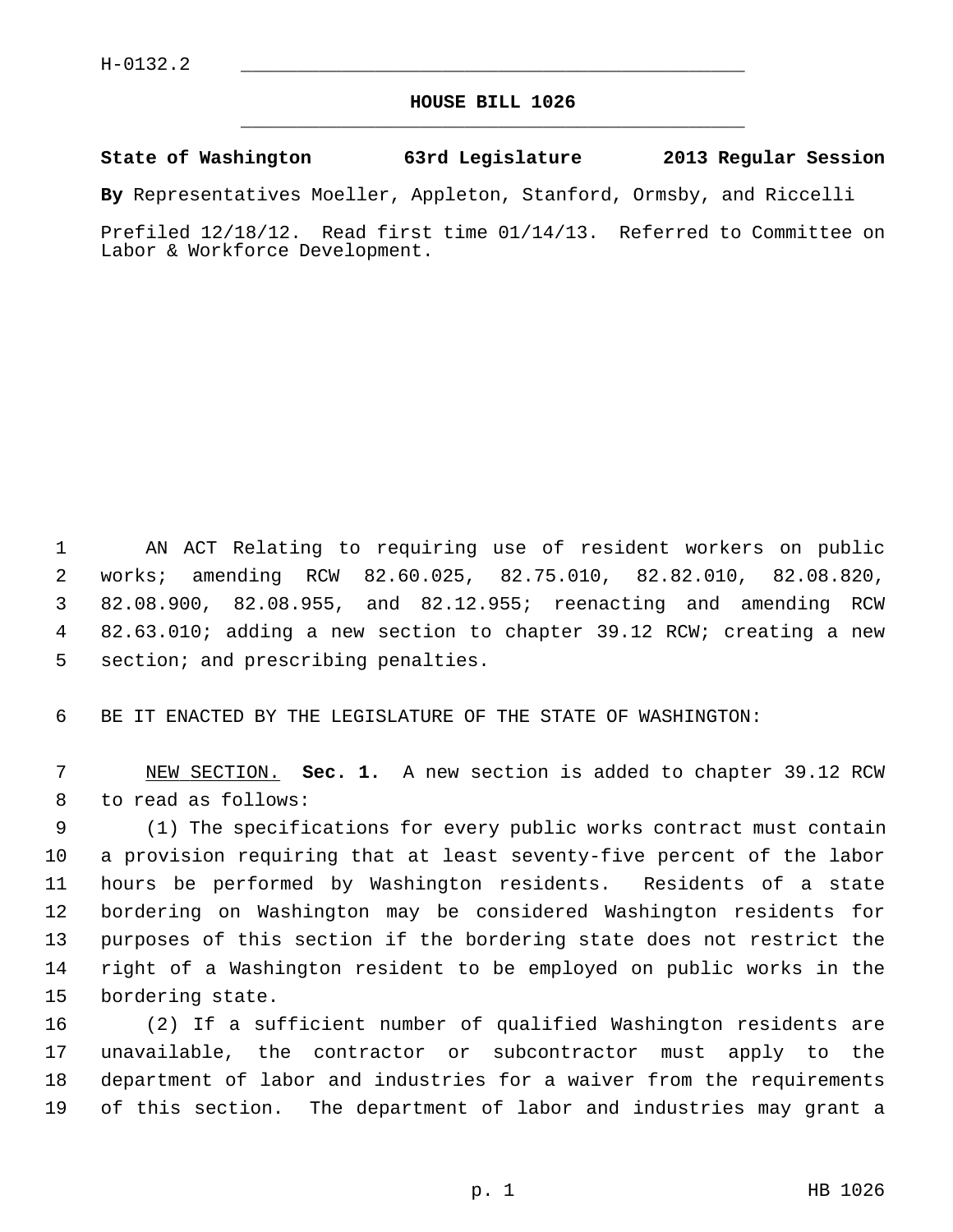1 waiver if it determines, in consultation with the employment security 2 department, that: (a) The contractor or subcontractor made a good 3 faith effort to recruit and hire Washington residents; and (b) a 4 sufficient number of qualified Washington residents are unavailable.

 5 (3)(a) If, following a hearing under chapter 34.05 RCW, the 6 director of labor and industries determines that a contractor or 7 subcontractor violated this section, the contractor or subcontractor is 8 subject to a civil penalty of at least one thousand dollars per 9 displaced resident worker or an amount equal to twenty percent of the 10 amount of the prevailing wages that would have been paid to displaced 11 resident workers, whichever is greater. The contractor or 12 subcontractor may not bid or have a bid considered on any public works 13 contract until the civil penalty is paid in full. Civil penalties must 14 be deposited in the public works administration account. Unpaid civil 15 penalties constitute a lien against the bonds and retainage as provided 16 in RCW 18.27.040, 19.28.041, 39.08.010, and 60.28.011.

17 (b) If the director of labor and industries determines that a 18 contractor or subcontractor violated this section a second time within 19 a five-year period, the contractor or subcontractor is subject to the 20 sanctions prescribed in (a) of this subsection and, as an additional 21 sanction, may not bid on any public works contract for two years.

22 (4) For purposes of this section:

23 (a) "Public work" has the same meaning as in RCW 39.04.010 and also 24 includes all publicly subsidized work, construction, alterations, 25 repairs, or improvements other than ordinary maintenance. Work is 26 subsidized by the public if:

27 (i) One or more parties to the contract received or will receive a 28 tax preference under chapter 82.60, 82.63, 82.75, or 82.82 RCW, or RCW 29 82.08.820, 82.08.900, 82.08.955, 82.12.900, or 82.12.955;

30 (ii) One or more parties to the contract received or will receive 31 a loan from the state or any county, municipality, or political 32 subdivision;

33 (iii) The work occurs on land that a party to the contract leases 34 from the state or any county, municipality, or political subdivision; 35 or

36 (iv) The work occurs on land that a party to the contract purchased 37 from the state or any county, municipality, or political subdivision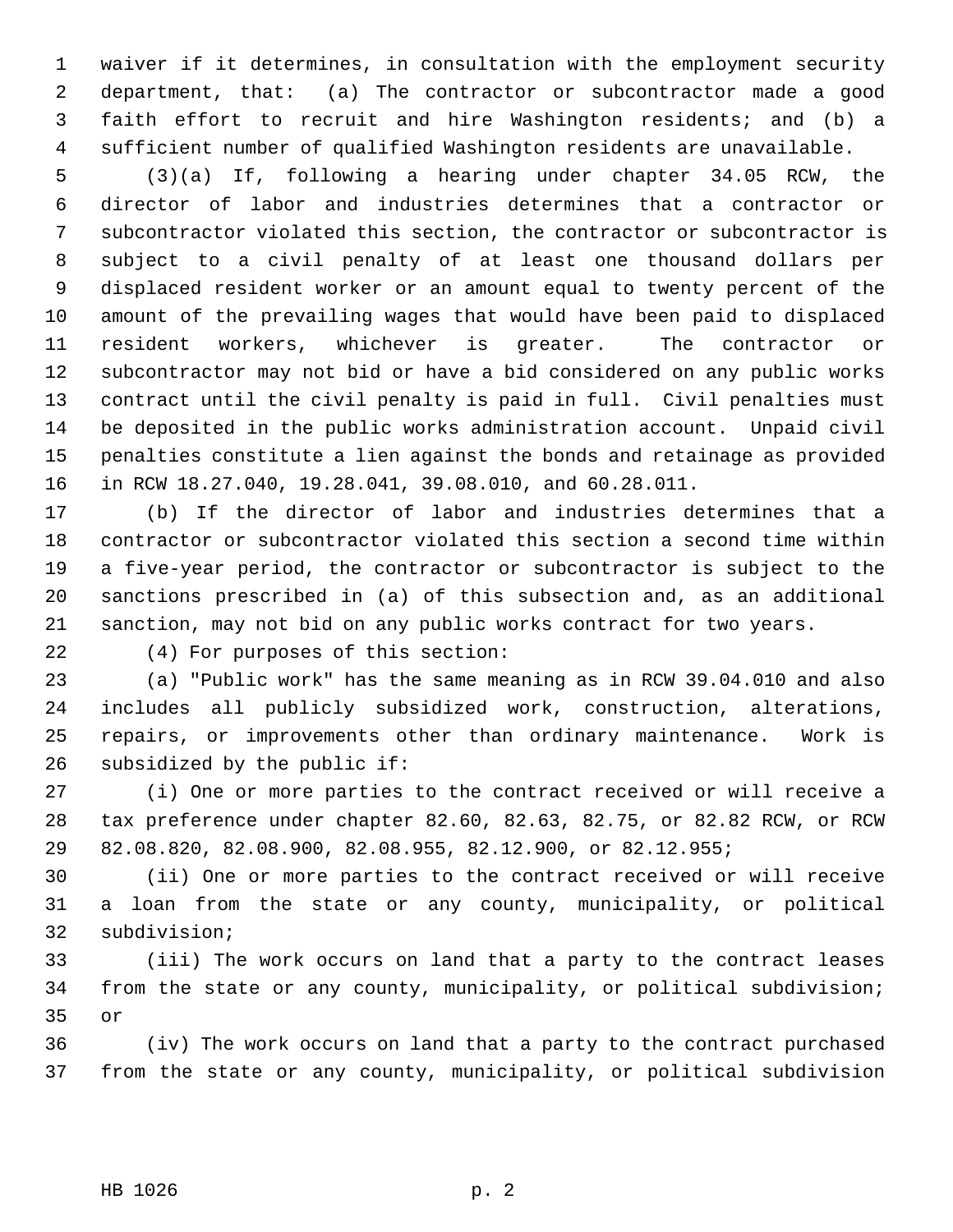1 for less than fair market value as determined by the state, county, 2 municipality, or political subdivision at the time of the sale.

 3 (b) "Subsidy recipient" means the private party to a contract for 4 subsidized public work who received a tax preference, received a public 5 loan, leases public land, or purchased public land as described in (a) 6 of this subsection.

 7 **Sec. 2.** RCW 82.60.025 and 2010 1st sp.s. c 16 s 4 are each amended 8 to read as follows:

 9 The lessor or owner of a qualified building is not eligible for a 10 deferral unless:

11 (1) The lessor or owner complies with the requirements of section 12 1 of this act; and

13 (2) The underlying ownership of the buildings, machinery, and 14 equipment vests exclusively in the same person; or

15 ( $(\frac{1}{2})$ ) (3)(a) The lessor by written contract agrees to pass the 16 economic benefit of the deferral to the lessee;

17 (b) The lessee that receives the economic benefit of the deferral 18 agrees in writing with the department to complete the annual survey 19 required under RCW 82.60.070; and

20 (c) The economic benefit of the deferral passed to the lessee is no 21 less than the amount of tax deferred by the lessor and is evidenced by 22 written documentation of any type of payment, credit, or other 23 financial arrangement between the lessor or owner of the qualified 24 building and the lessee.

25 **Sec. 3.** RCW 82.63.010 and 2009 c 268 s 2 are each reenacted and 26 amended to read as follows:

27 Unless the context clearly requires otherwise, the definitions in 28 this section apply throughout this chapter.

29 (1) "Advanced computing" means technologies used in the designing 30 and developing of computing hardware and software, including 31 innovations in designing the full spectrum of hardware from hand-held 32 calculators to super computers, and peripheral equipment.

33 (2) "Advanced materials" means materials with engineered properties 34 created through the development of specialized processing and synthesis 35 technology, including ceramics, high value-added metals, electronic 36 materials, composites, polymers, and biomaterials.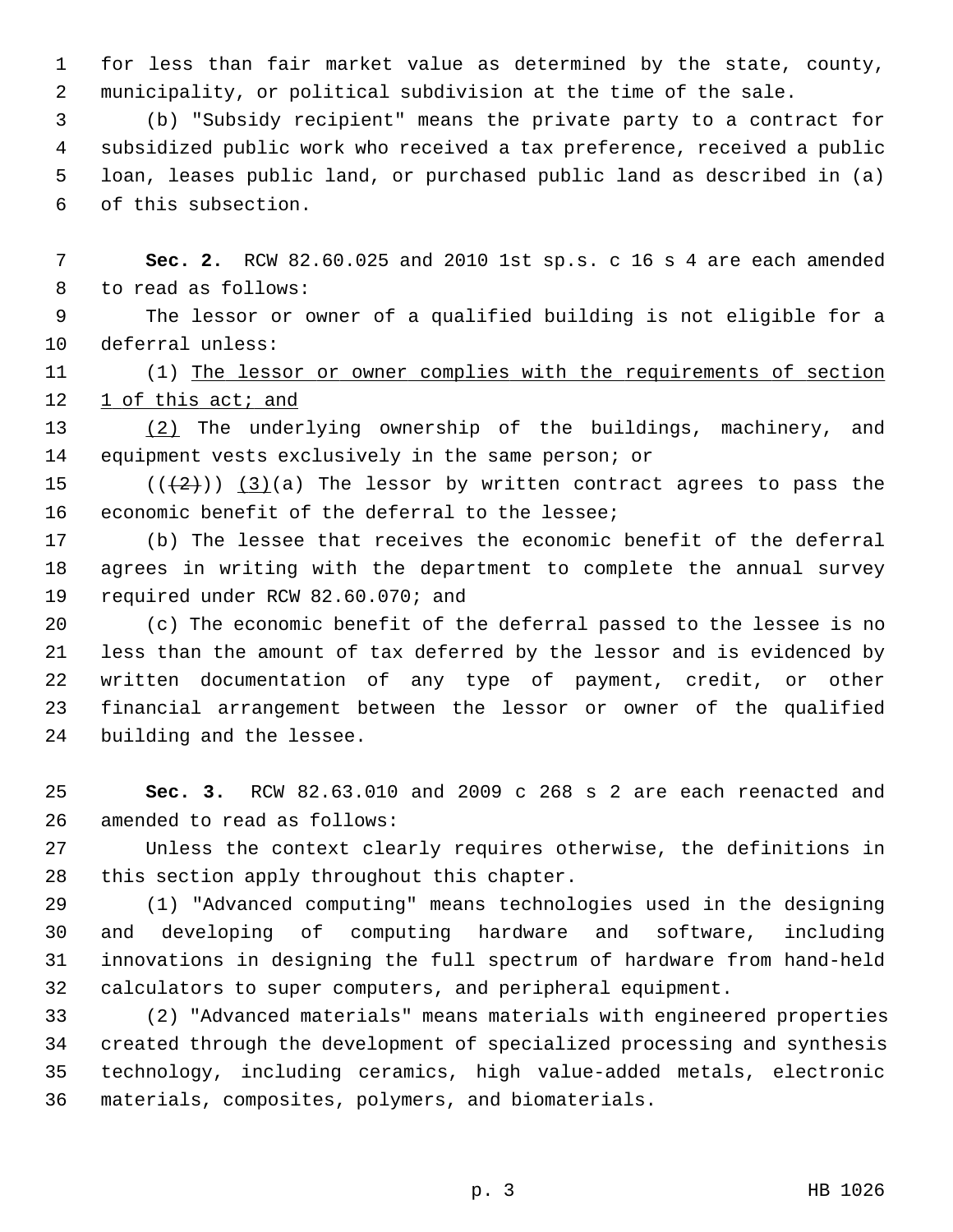1 (3) "Applicant" means a person applying for a tax deferral under 2 this chapter.

 3 (4) "Biotechnology" means the application of technologies, such as 4 recombinant DNA techniques, biochemistry, molecular and cellular 5 biology, genetics and genetic engineering, cell fusion techniques, and 6 new bioprocesses, using living organisms, or parts of organisms, to 7 produce or modify products, to improve plants or animals, to develop 8 microorganisms for specific uses, to identify targets for small 9 molecule pharmaceutical development, or to transform biological systems 10 into useful processes and products or to develop microorganisms for 11 specific uses.

12 (5) "Department" means the department of revenue.

13 (6) "Electronic device technology" means technologies involving 14 microelectronics; semiconductors; electronic equipment and 15 instrumentation; radio frequency, microwave, and millimeter 16 electronics; optical and optic-electrical devices; and data and digital 17 communications and imaging devices.

18 (7) "Eligible investment project" means an investment project which 19 either initiates a new operation, or expands or diversifies a current 20 operation by expanding, renovating, or equipping an existing facility. 21 The lessor or owner of the qualified building is not eligible for a 22 deferral unless:

23 (a) The lessor or owner complies with the requirements of section 24 1 of this act; and

25 (b) The underlying ownership of the buildings, machinery, and 26 equipment vests exclusively in the same person; or

27 ( $(\overline{a})$ ) (c)(i) The lessor by written contract agrees to pass the 28 economic benefit of the deferral to the lessee;

29 (ii) The lessee that receives the economic benefit of the deferral 30 agrees in writing with the department to complete the annual survey 31 required under RCW 82.63.020(2); and

32 (iii) The economic benefit of the deferral passed to the lessee is 33 no less than the amount of tax deferred by the lessor and is evidenced 34 by written documentation of any type of payment, credit, or other 35 financial arrangement between the lessor or owner of the qualified 36 building and the lessee.

37 (8) "Environmental technology" means assessment and prevention of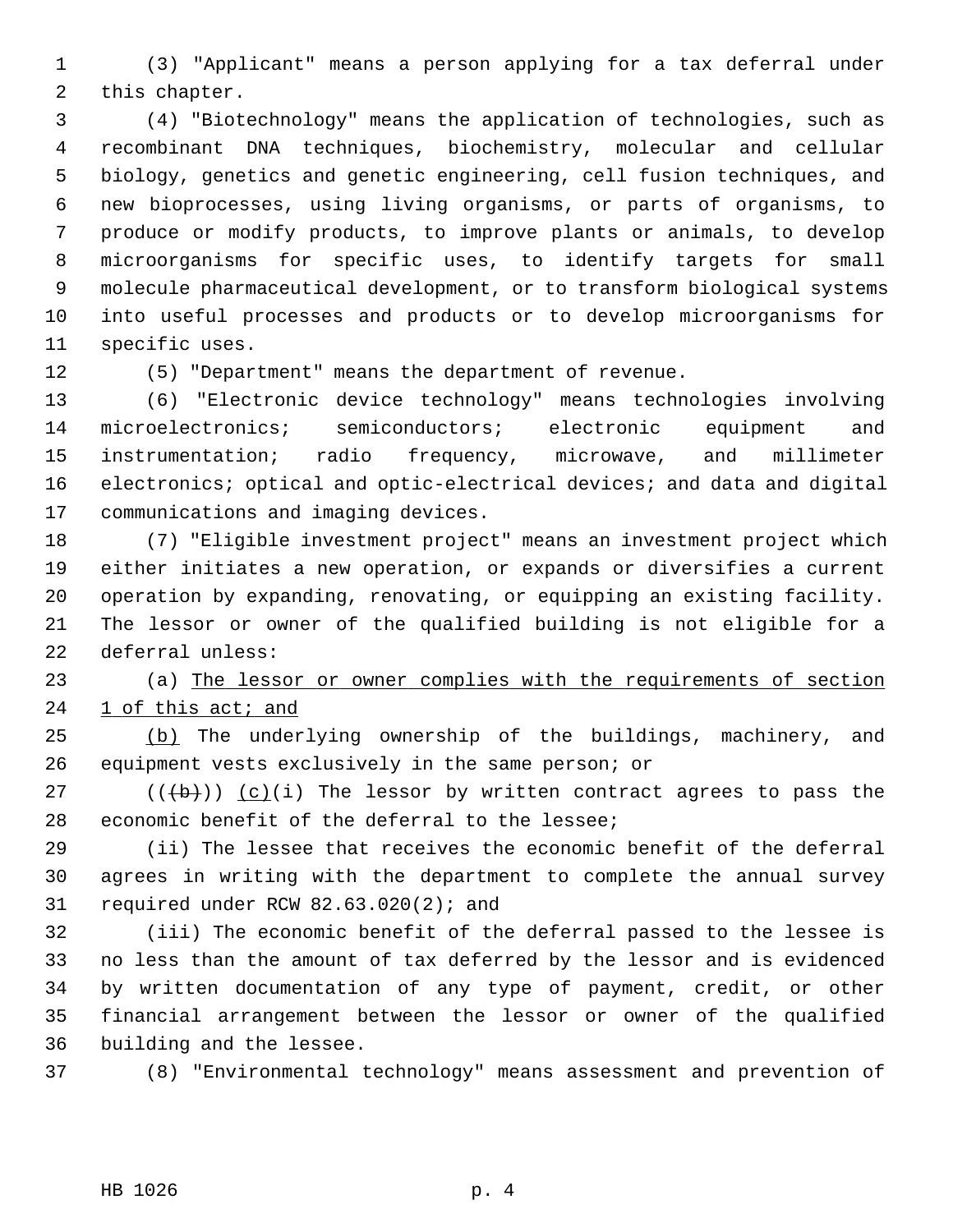1 threats or damage to human health or the environment, environmental 2 cleanup, and the development of alternative energy sources.

 3 (9)(a) "Initiation of construction" means the date that a building 4 permit is issued under the building code adopted under RCW 19.27.031 5 for:

 6 (i) Construction of the qualified building, if the underlying 7 ownership of the building vests exclusively with the person receiving 8 the economic benefit of the deferral;

 9 (ii) Construction of the qualified building, if the economic 10 benefits of the deferral are passed to a lessee as provided in 11 subsection (7) of this section; or

12 (iii) Tenant improvements for a qualified building, if the economic 13 benefits of the deferral are passed to a lessee as provided in 14 subsection (7) of this section.

15 (b) "Initiation of construction" does not include soil testing, 16 site clearing and grading, site preparation, or any other related 17 activities that are initiated before the issuance of a building permit 18 for the construction of the foundation of the building.

19 (c) If the investment project is a phased project, "initiation of 20 construction" shall apply separately to each phase.

21 (10) "Investment project" means an investment in qualified 22 buildings or qualified machinery and equipment, including labor and 23 services rendered in the planning, installation, and construction or 24 improvement of the project.

25 (11) "Multiple qualified buildings" means qualified buildings 26 leased to the same person when such structures: (a) Are located within 27 a five-mile radius; and (b) the initiation of construction of each 28 building begins within a sixty-month period.

29 (12) "Person" has the meaning given in RCW 82.04.030 and includes 30 state universities as defined in RCW 28B.10.016.

31 (13) "Pilot scale manufacturing" means design, construction, and 32 testing of preproduction prototypes and models in the fields of 33 biotechnology, advanced computing, electronic device technology, 34 advanced materials, and environmental technology other than for 35 commercial sale. As used in this subsection, "commercial sale" 36 excludes sales of prototypes or sales for market testing if the total 37 gross receipts from such sales of the product, service, or process do 38 not exceed one million dollars.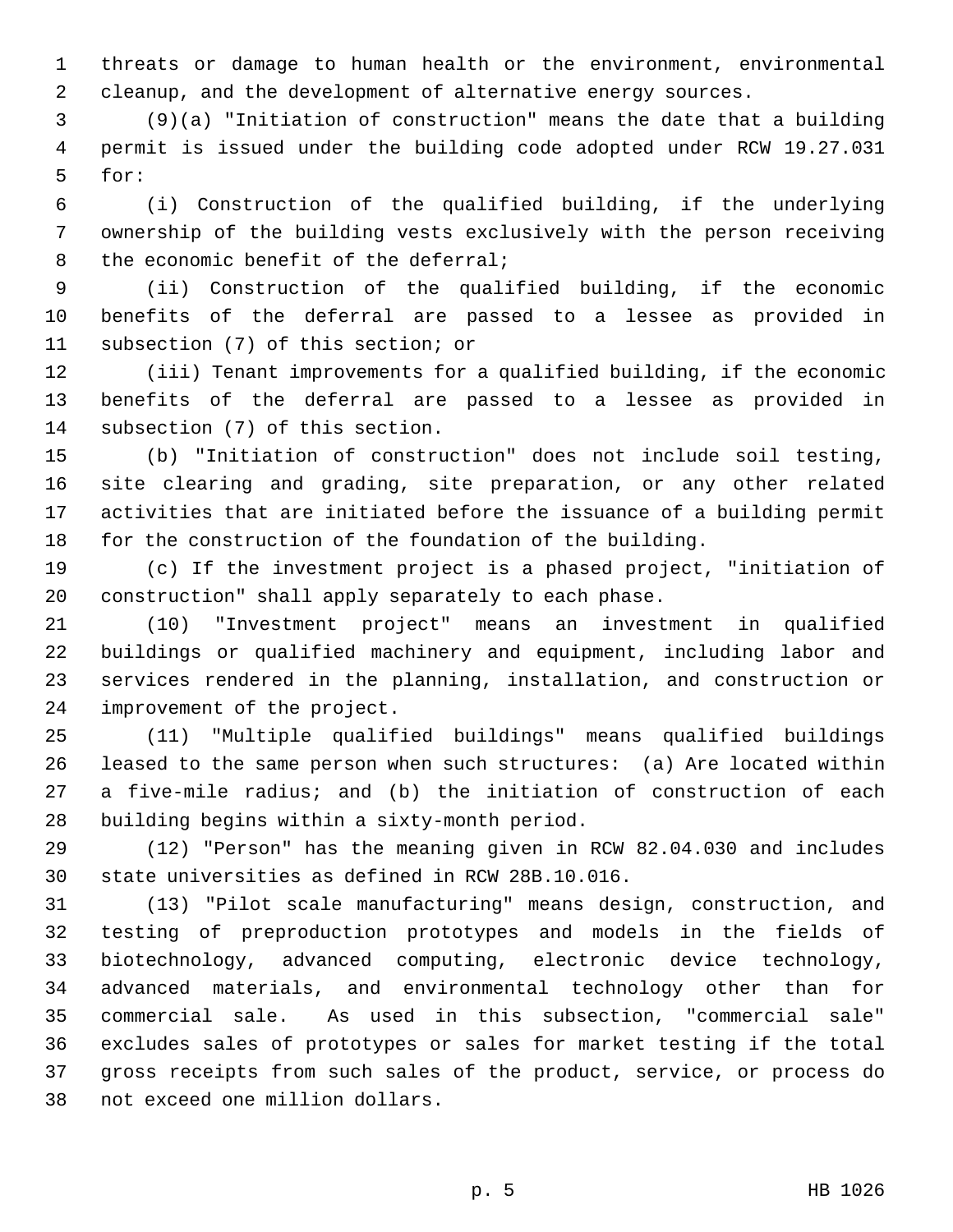1 (14) "Qualified buildings" means construction of new structures, 2 and expansion or renovation of existing structures for the purpose of 3 increasing floor space or production capacity used for pilot scale 4 manufacturing or qualified research and development, including plant 5 offices and other facilities that are an essential or an integral part 6 of a structure used for pilot scale manufacturing or qualified research 7 and development. If a building or buildings are used partly for pilot 8 scale manufacturing or qualified research and development, and partly 9 for other purposes, the applicable tax deferral shall be determined by 10 apportionment of the costs of construction under rules adopted by the 11 department. Such rules may include provisions for determining the 12 amount of the deferral based on apportionment of costs of construction 13 of an investment project consisting of a building or multiple 14 buildings, where qualified research and development or pilot scale 15 manufacturing activities are shifted within a building or from one 16 building to another building.

17 (15) "Qualified machinery and equipment" means fixtures, equipment, 18 and support facilities that are an integral and necessary part of a 19 pilot scale manufacturing or qualified research and development 20 operation. "Qualified machinery and equipment" includes: Computers; 21 software; data processing equipment; laboratory equipment, 22 instrumentation, and other devices used in a process of experimentation 23 to develop a new or improved pilot model, plant process, product, 24 formula, invention, or similar property; manufacturing components such 25 as belts, pulleys, shafts, and moving parts; molds, tools, and dies; 26 vats, tanks, and fermenters; operating structures; and all other 27 equipment used to control, monitor, or operate the machinery. For 28 purposes of this chapter, qualified machinery and equipment must be 29 either new to the taxing jurisdiction of the state or new to the 30 certificate holder, except that used machinery and equipment may be 31 treated as qualified machinery and equipment if the certificate holder 32 either brings the machinery and equipment into Washington or makes a 33 retail purchase of the machinery and equipment in Washington or 34 elsewhere.

35 (16) "Qualified research and development" means research and 36 development performed within this state in the fields of advanced 37 computing, advanced materials, biotechnology, electronic device 38 technology, and environmental technology.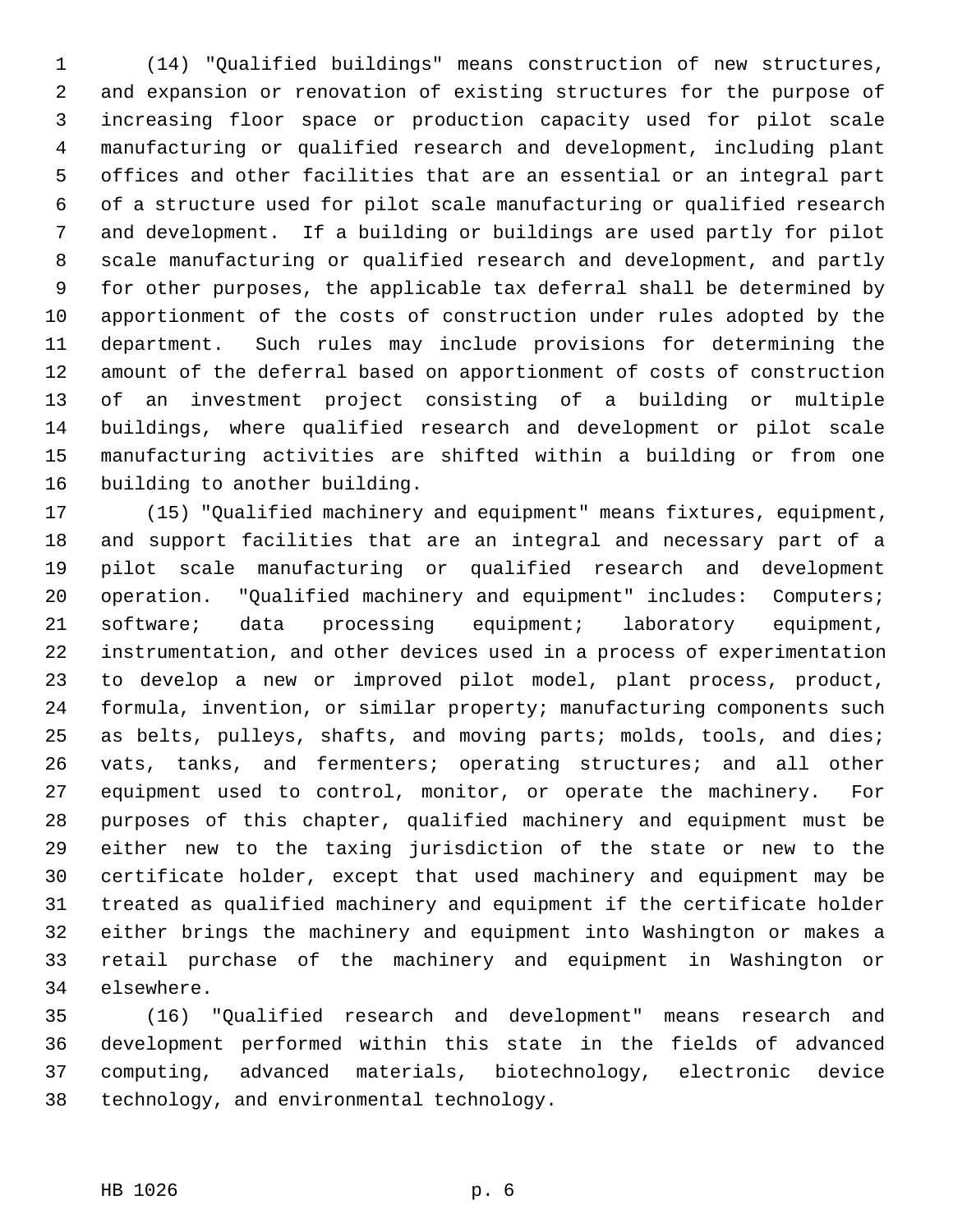1 (17) "Recipient" means a person receiving a tax deferral under this 2 chapter.

 3 (18) "Research and development" means activities performed to 4 discover technological information, and technical and nonroutine 5 activities concerned with translating technological information into 6 new or improved products, processes, techniques, formulas, inventions, 7 or software. The term includes exploration of a new use for an 8 existing drug, device, or biological product if the new use requires 9 separate licensing by the federal food and drug administration under 10 chapter 21, C.F.R., as amended. The term does not include adaptation 11 or duplication of existing products where the products are not 12 substantially improved by application of the technology, nor does the 13 term include surveys and studies, social science and humanities 14 research, market research or testing, quality control, sale promotion 15 and service, computer software developed for internal use, and research 16 in areas such as improved style, taste, and seasonal design.

17 **Sec. 4.** RCW 82.75.010 and 2010 c 114 s 145 are each amended to 18 read as follows:

19 Unless the context clearly requires otherwise, the definitions in 20 this section apply throughout this chapter.

21 (1) "Applicant" means a person applying for a tax deferral under 22 this chapter.

23 (2) "Biotechnology" means a technology based on the science of 24 biology, microbiology, molecular biology, cellular biology, 25 biochemistry, or biophysics, or any combination of these, and includes, 26 but is not limited to, recombinant DNA techniques, genetics and genetic 27 engineering, cell fusion techniques, and new bioprocesses, using living 28 organisms, or parts of organisms.

29 (3) "Biotechnology product" means any virus, therapeutic serum, 30 antibody, protein, toxin, antitoxin, vaccine, blood, blood component or 31 derivative, allergenic product, or analogous product produced through 32 the application of biotechnology that is used in the prevention, 33 treatment, or cure of diseases or injuries to humans.

34 (4) "Department" means the department of revenue.

35 (5)(a) "Eligible investment project" means an investment in 36 qualified buildings or qualified machinery and equipment, including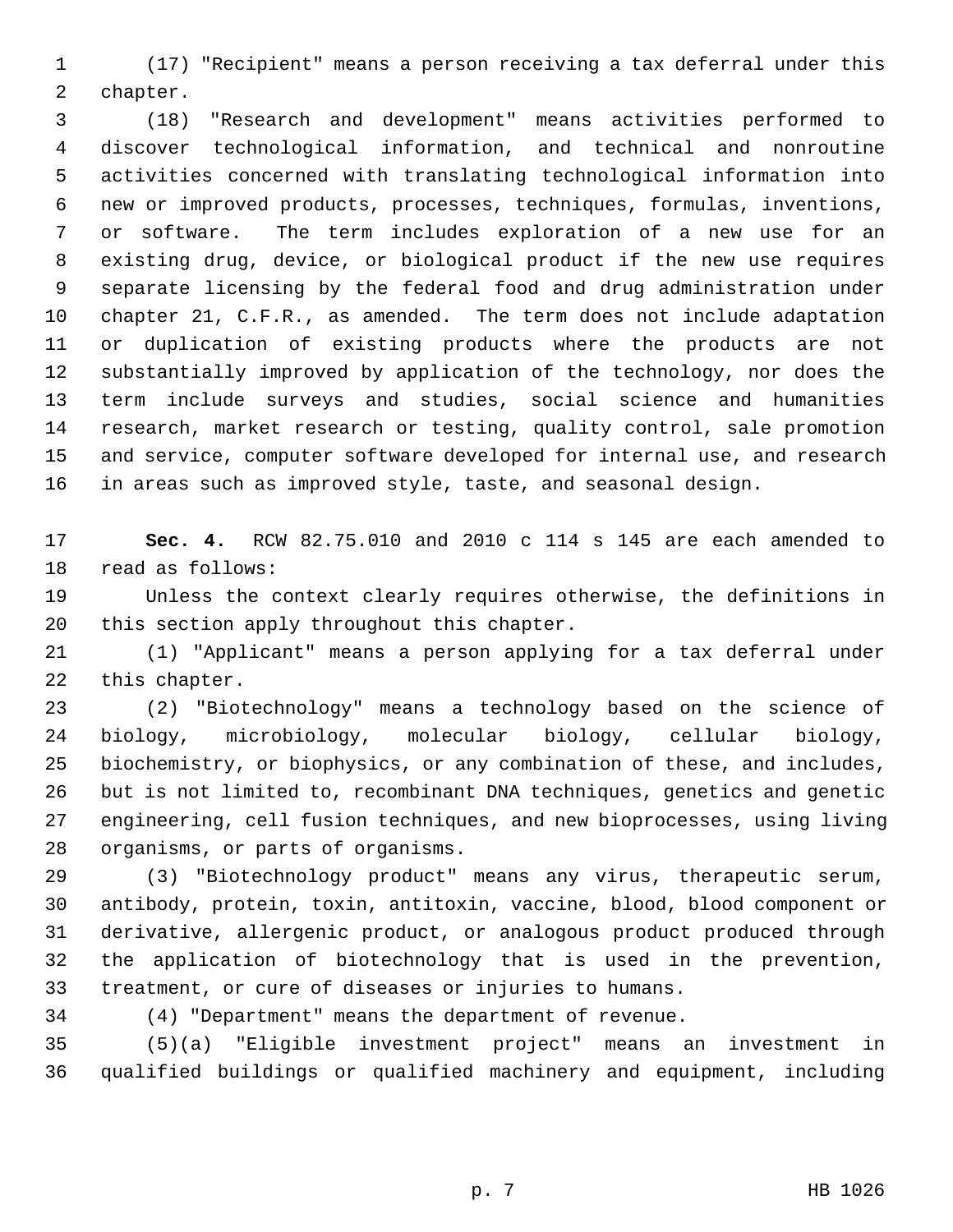1 labor and services rendered in the planning, installation, and 2 construction of the project.

 3 (b) The lessor or owner of a qualified building is not eligible for 4 a deferral unless:

 5 (i) The lessor or owner complies with the requirements of section 6 1 of this act; and

 7 (ii) The underlying ownership of the buildings, machinery, and 8 equipment vests exclusively in the same person; or

9  $((\overrightarrow{\pm i}))$  (iii)(A) The lessor by written contract agrees to pass the 10 economic benefit of the deferral to the lessee;

11 (B) The lessee that receives the economic benefit of the deferral 12 agrees in writing with the department to complete the annual survey 13 required under RCW 82.75.070; and

14 (C) The economic benefit of the deferral passed to the lessee is no 15 less than the amount of tax deferred by the lessor and is evidenced by 16 written documentation of any type of payment, credit, or other 17 financial arrangement between the lessor or owner of the qualified 18 building and the lessee.

19 (6)(a) "Initiation of construction" means the date that a building 20 permit is issued under the building code adopted under RCW 19.27.031 21 for:

22 (i) Construction of the qualified building, if the underlying 23 ownership of the building vests exclusively with the person receiving 24 the economic benefit of the deferral;

25 (ii) Construction of the qualified building, if the economic 26 benefits of the deferral are passed to a lessee as provided in 27 subsection (5)(b)(ii)(A) of this section; or

28 (iii) Tenant improvements for a qualified building, if the economic 29 benefits of the deferral are passed to a lessee as provided in 30 subsection (5)(b)(ii)(A) of this section.

31 (b) "Initiation of construction" does not include soil testing, 32 site clearing and grading, site preparation, or any other related 33 activities that are initiated before the issuance of a building permit 34 for the construction of the foundation of the building.

35 (c) If the investment project is a phased project, "initiation of 36 construction" applies separately to each phase.

37 (7) "Manufacturing" has the meaning provided in RCW 82.04.120.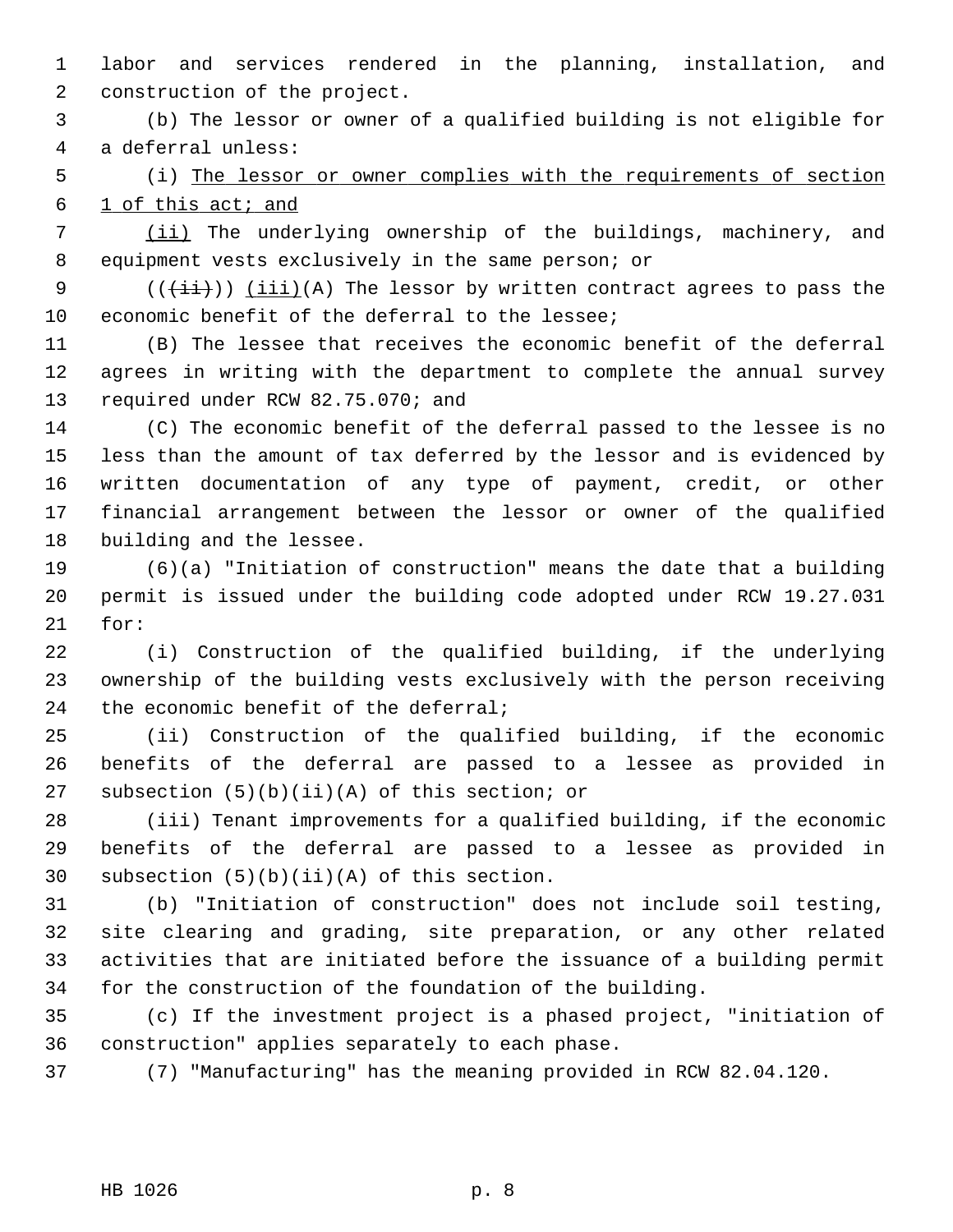1 (8) "Medical device" means an instrument, apparatus, implement, 2 machine, contrivance, implant, in vitro reagent, or other similar or 3 related article, including any component, part, or accessory, that is 4 designed or developed and:

 5 (a) Recognized in the national formulary, or the United States 6 pharmacopeia, or any supplement to them;

 7 (b) Intended for use in the diagnosis of disease, or in the cure, 8 mitigation, treatment, or prevention of disease or other conditions in 9 human beings or other animals; or

10 (c) Intended to affect the structure or any function of the body of 11 human beings or other animals, and which does not achieve any of its 12 primary intended purposes through chemical action within or on the body 13 of human beings or other animals and which is not dependent upon being 14 metabolized for the achievement of any of its principal intended 15 purposes.

16 (9) "Person" has the meaning provided in RCW 82.04.030.

17 (10) "Qualified buildings" means construction of new structures, 18 and expansion or renovation of existing structures for the purpose of 19 increasing floor space or production capacity used for biotechnology 20 product manufacturing or medical device manufacturing activities, 21 including plant offices, commercial laboratories for process 22 development, quality assurance and quality control, and warehouses or 23 other facilities for the storage of raw material or finished goods if 24 the facilities are an essential or an integral part of a factory, 25 plant, or laboratory used for biotechnology product manufacturing or 26 medical device manufacturing. If a building is used partly for 27 biotechnology product manufacturing or medical device manufacturing and 28 partly for other purposes, the applicable tax deferral must be 29 determined by apportionment of the costs of construction under rules 30 adopted by the department.

31 (11) "Qualified machinery and equipment" means all new industrial 32 and research fixtures, equipment, and support facilities that are an 33 integral and necessary part of a biotechnology product manufacturing or 34 medical device manufacturing operation. "Qualified machinery and 35 equipment" includes: Computers; software; data processing equipment; 36 laboratory equipment; manufacturing components such as belts, pulleys, 37 shafts, and moving parts; molds, tools, and dies; operating structures; 38 and all equipment used to control or operate the machinery.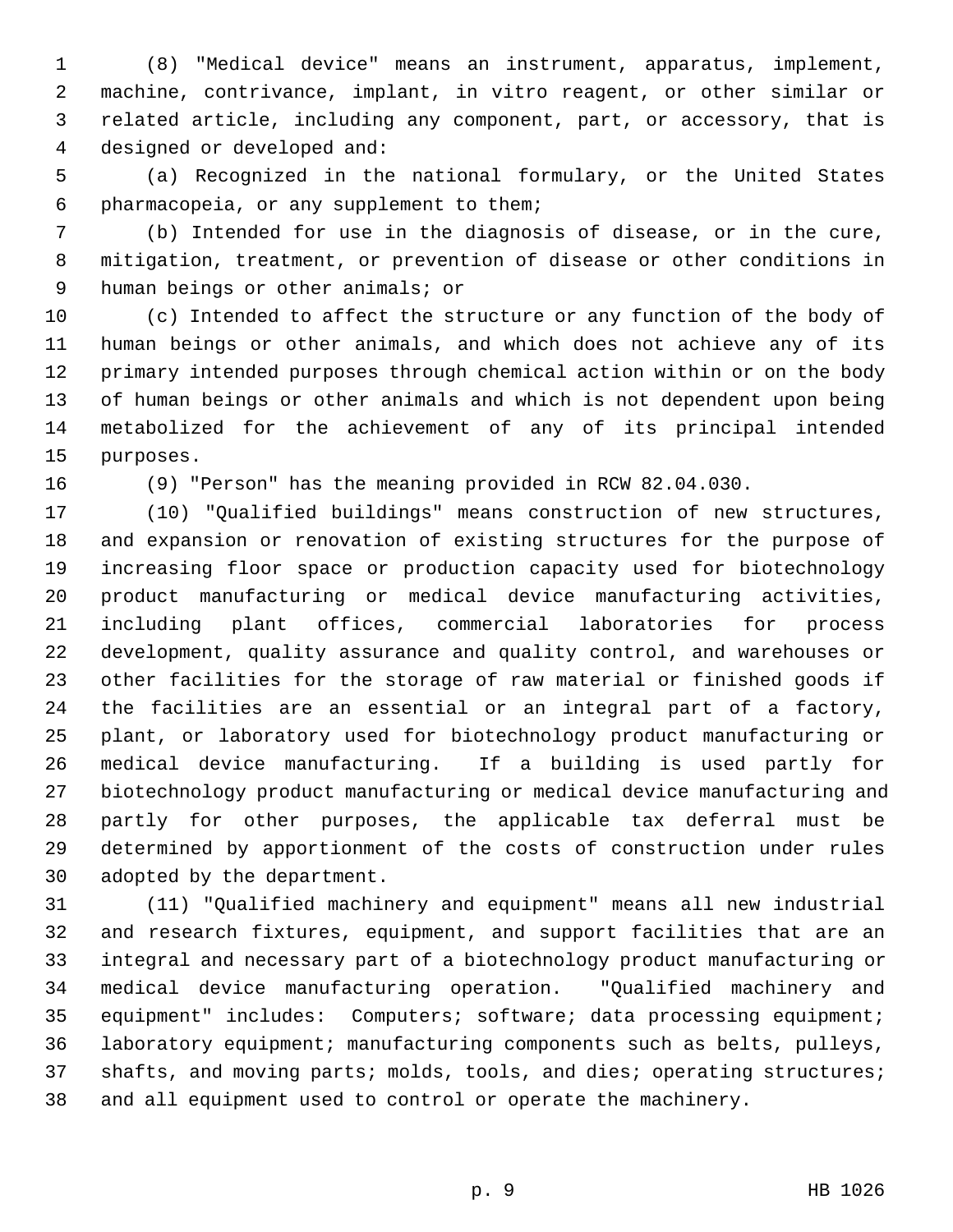1 (12) "Recipient" means a person receiving a tax deferral under this 2 chapter.

 3 **Sec. 5.** RCW 82.82.010 and 2008 c 15 s 1 are each amended to read 4 as follows:

 5 The definitions in this section apply throughout this chapter 6 unless the context clearly requires otherwise.

 7 (1) "Applicant" means a person applying for a tax deferral under 8 this chapter.

 9 (2) "Corporate headquarters" means a facility or facilities where 10 corporate staff employees are physically employed, and where the 11 majority of the company's management services are handled either on a 12 regional or a national basis. Company management services may include: 13 Accounts receivable and payable, accounting, data processing, 14 distribution management, employee benefit plan, financial and 15 securities accounting, information technology, insurance, legal, 16 merchandising, payroll, personnel, purchasing procurement, planning, 17 reporting and compliance, research and development, tax, treasury, or 18 other headquarters-related services. "Corporate headquarters" does not 19 include a facility or facilities used for manufacturing, wholesaling, 20 or warehousing.

21 (3) "Department" means the department of revenue.

22 (4) "Eligible area" means a designated community empowerment zone 23 approved under RCW 43.31C.020.

24 (5)(a) "Eligible investment project" means an investment project in 25 a qualified building or buildings in an eligible area, as defined in 26 subsection (4) of this section, which will have employment at the 27 qualified building or buildings of at least three hundred employees in 28 qualified employment positions, each of whom must earn for the year 29 reported at least the average annual wage for the state for that year 30 as determined by the employment security department.

31 (b) The lessor or owner of a qualified building or buildings is not 32 eligible for a deferral unless:

33 (i) The lessor or owner complies with the requirements of section 34 1 of this act; and

35 (ii) The underlying ownership of the building or buildings vests 36 exclusively in the same person; or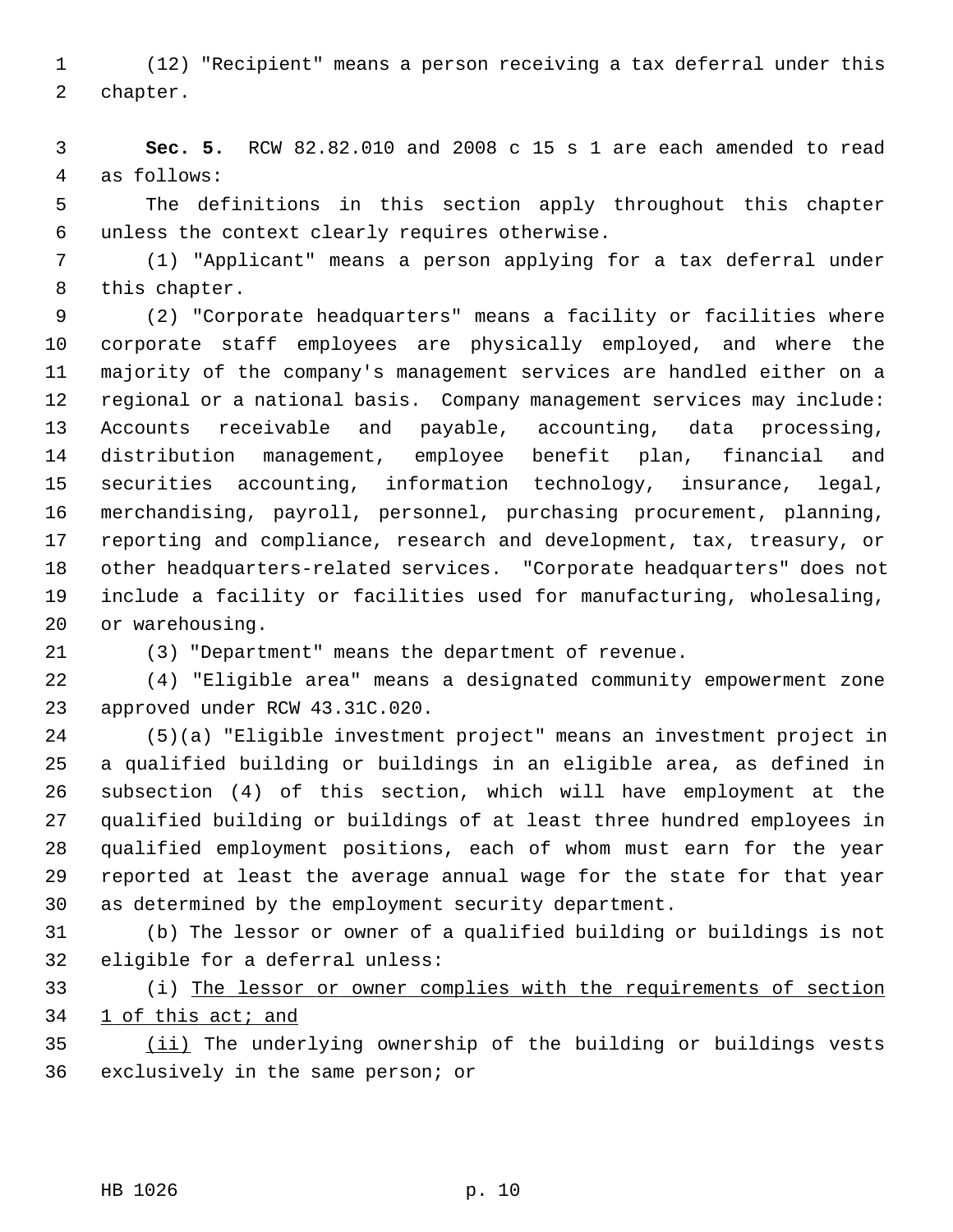1  $((\overrightarrow{\pm i}))$  (iii)(A) The lessor by written contract agrees to pass the 2 economic benefit of the deferral to the lessee;

 3 (B) The lessee that receives the economic benefit of the deferral 4 agrees in writing with the department to complete the annual survey 5 required under RCW 82.82.020; and

 6 (C) The economic benefit of the deferral passed to the lessee is no 7 less than the amount of tax deferred by the lessor and is evidenced by 8 written documentation of any type of payment, credit, or other 9 financial arrangement between the lessor or owner of the qualified 10 building and the lessee.

11 (6) "Investment project" means a capital investment of at least 12 thirty million dollars in a qualified building or buildings including 13 tangible personal property and fixtures that will be incorporated as an 14 ingredient or component of such buildings during the course of their 15 construction, and including labor and services rendered in the 16 planning, installation, and construction of the project.

17 (7) "Manufacture" has the same meaning as provided in RCW 18 82.04.120.

19 (8) "Operationally complete" means a date no later than one year 20 from the date the project is issued an occupancy permit by the local 21 permit issuing authority.

22 (9) "Person" has the same meaning as provided in RCW 82.04.030.

23 (10) "Qualified building or buildings" means construction of a new 24 structure or structures or expansion of an existing structure or 25 structures to be used for corporate headquarters. If a building is 26 used partly for corporate headquarters and partly for other purposes, 27 the applicable tax deferral is determined by apportionment of the costs 28 of construction under rules adopted by the department.

29 (11) "Qualified employment position" means a permanent full-time 30 employee employed in the eligible investment project during the entire 31 tax year. The term "entire tax year" means a full-time position that 32 is filled for a period of twelve consecutive months. The term "full-33 time" means at least thirty-five hours a week, four hundred fifty-five 34 hours a quarter, or one thousand eight hundred twenty hours a year.

35 (12) "Recipient" means a person receiving a tax deferral under this 36 chapter.

37 (13) "Warehouse" means a building or structure, or any part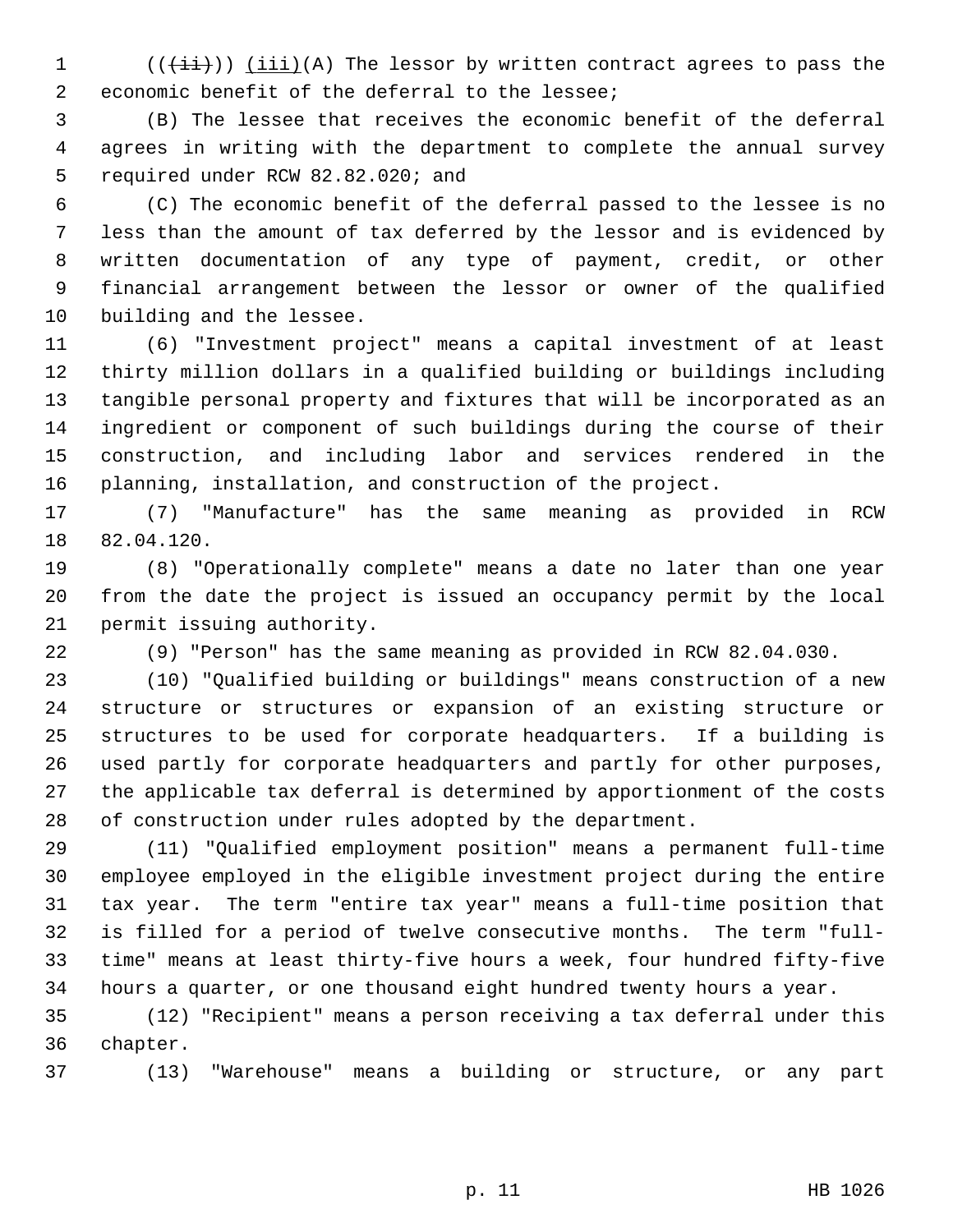1 thereof, in which goods, wares, or merchandise are received for storage 2 for compensation.

 3 (14) "Wholesale sale" has the same meaning as provided in RCW 4 82.04.060.

 5 **Sec. 6.** RCW 82.08.820 and 2011 c 174 s 206 are each amended to 6 read as follows:

 7 (1) Wholesalers or third-party warehousers who own or operate 8 warehouses or grain elevators and retailers who own or operate 9 distribution centers, and who have paid the tax levied by RCW 82.08.020 10 on:

11 (a) Material-handling and racking equipment, and labor and services 12 rendered in respect to installing, repairing, cleaning, altering, or 13 improving the equipment; or

14 (b) Construction of a warehouse or grain elevator, including 15 materials, and including service and labor costs,

16 are eligible for an exemption in the form of a remittance. The amount 17 of the remittance is computed under subsection (3) of this section and 18 is based on the state share of sales tax.

19 (2) For purposes of this section and RCW 82.12.820:

20 (a) "Agricultural products" has the meaning given in RCW 82.04.213; 21 (b) "Construction" means the actual construction of a warehouse or 22 grain elevator that did not exist before the construction began. 23 "Construction" includes expansion if the expansion adds at least two 24 hundred thousand square feet of additional space to an existing 25 warehouse or additional storage capacity of at least one million 26 bushels to an existing grain elevator. "Construction" does not include 27 renovation, remodeling, or repair;

28 (c) "Department" means the department of revenue;

29 (d) "Distribution center" means a warehouse that is used 30 exclusively by a retailer solely for the storage and distribution of 31 finished goods to retail outlets of the retailer. "Distribution 32 center" does not include a warehouse at which retail sales occur;

33 (e) "Finished goods" means tangible personal property intended for 34 sale by a retailer or wholesaler. "Finished goods" does not include 35 agricultural products stored by wholesalers, third-party warehouses, or 36 retailers if the storage takes place on the land of the person who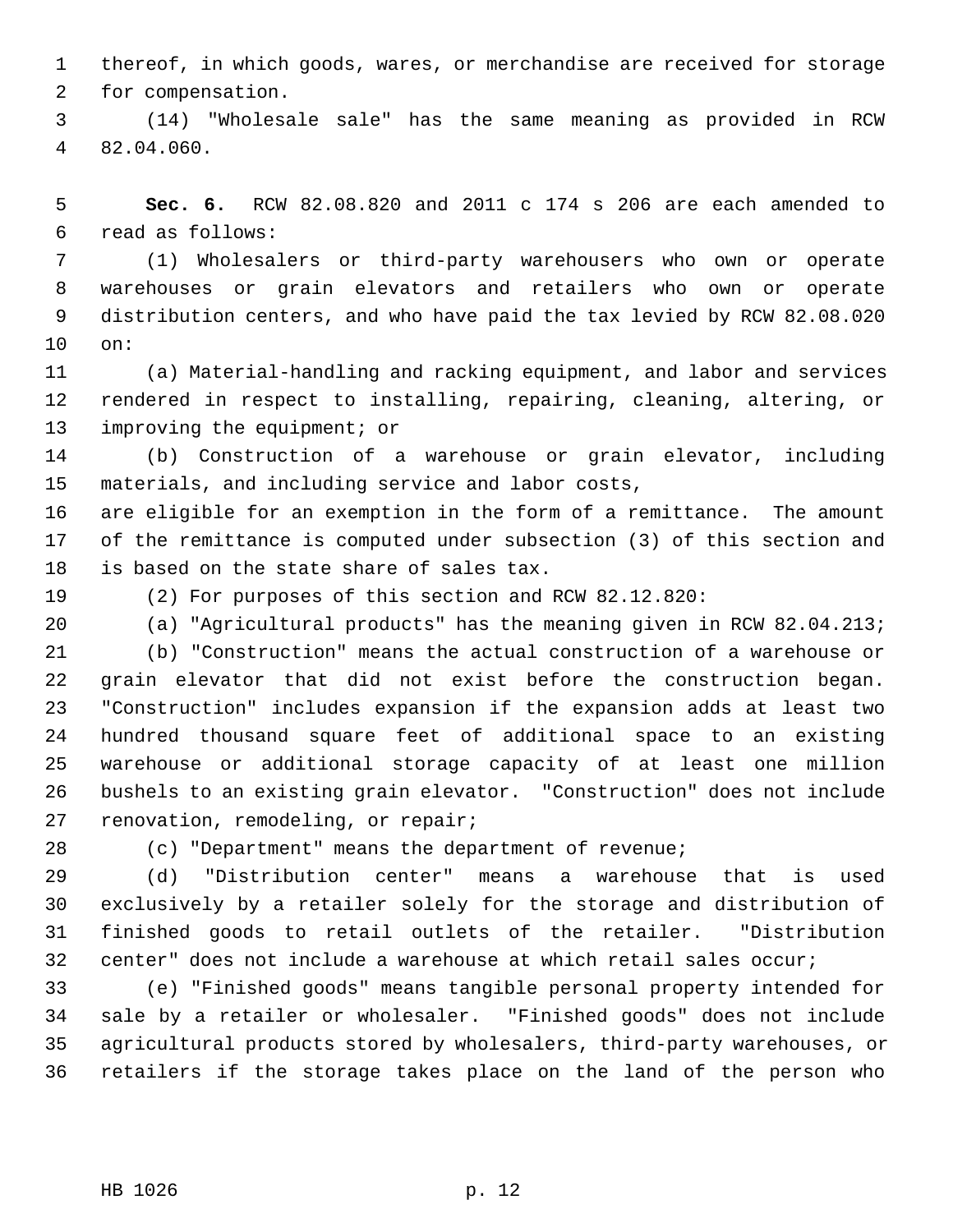1 produced the agricultural product. "Finished goods" does not include 2 logs, minerals, petroleum, gas, or other extracted products stored as 3 raw materials or in bulk;

 4 (f) "Grain elevator" means a structure used for storage and 5 handling of grain in bulk;

 6 (g) "Material-handling equipment and racking equipment" means 7 equipment in a warehouse or grain elevator that is primarily used to 8 handle, store, organize, convey, package, or repackage finished goods. 9 The term includes tangible personal property with a useful life of one 10 year or more that becomes an ingredient or component of the equipment, 11 including repair and replacement parts. The term does not include 12 equipment in offices, lunchrooms, restrooms, and other like space, 13 within a warehouse or grain elevator, or equipment used for 14 nonwarehousing purposes. "Material-handling equipment" includes but is 15 not limited to: Conveyers, carousels, lifts, positioners, pick-up-and-16 place units, cranes, hoists, mechanical arms, and robots; mechanized 17 systems, including containers that are an integral part of the system, 18 whose purpose is to lift or move tangible personal property; and 19 automated handling, storage, and retrieval systems, including computers 20 that control them, whose purpose is to lift or move tangible personal 21 property; and forklifts and other off-the-road vehicles that are used 22 to lift or move tangible personal property and that cannot be operated 23 legally on roads and streets. "Racking equipment" includes, but is not 24 limited to, conveying systems, chutes, shelves, racks, bins, drawers, 25 pallets, and other containers and storage devices that form a necessary 26 part of the storage system;

27 (h) "Person" has the meaning given in RCW 82.04.030;

28 (i) "Retailer" means a person who makes "sales at retail" as 29 defined in chapter 82.04 RCW of tangible personal property;

30 (j) "Square footage" means the product of the two horizontal 31 dimensions of each floor of a specific warehouse. The entire footprint 32 of the warehouse shall be measured in calculating the square footage, 33 including space that juts out from the building profile such as loading 34 docks. "Square footage" does not mean the aggregate of the square 35 footage of more than one warehouse at a location or the aggregate of 36 the square footage of warehouses at more than one location;

37 (k) "Third-party warehouser" means a person taxable under RCW 38 82.04.280(1)(d);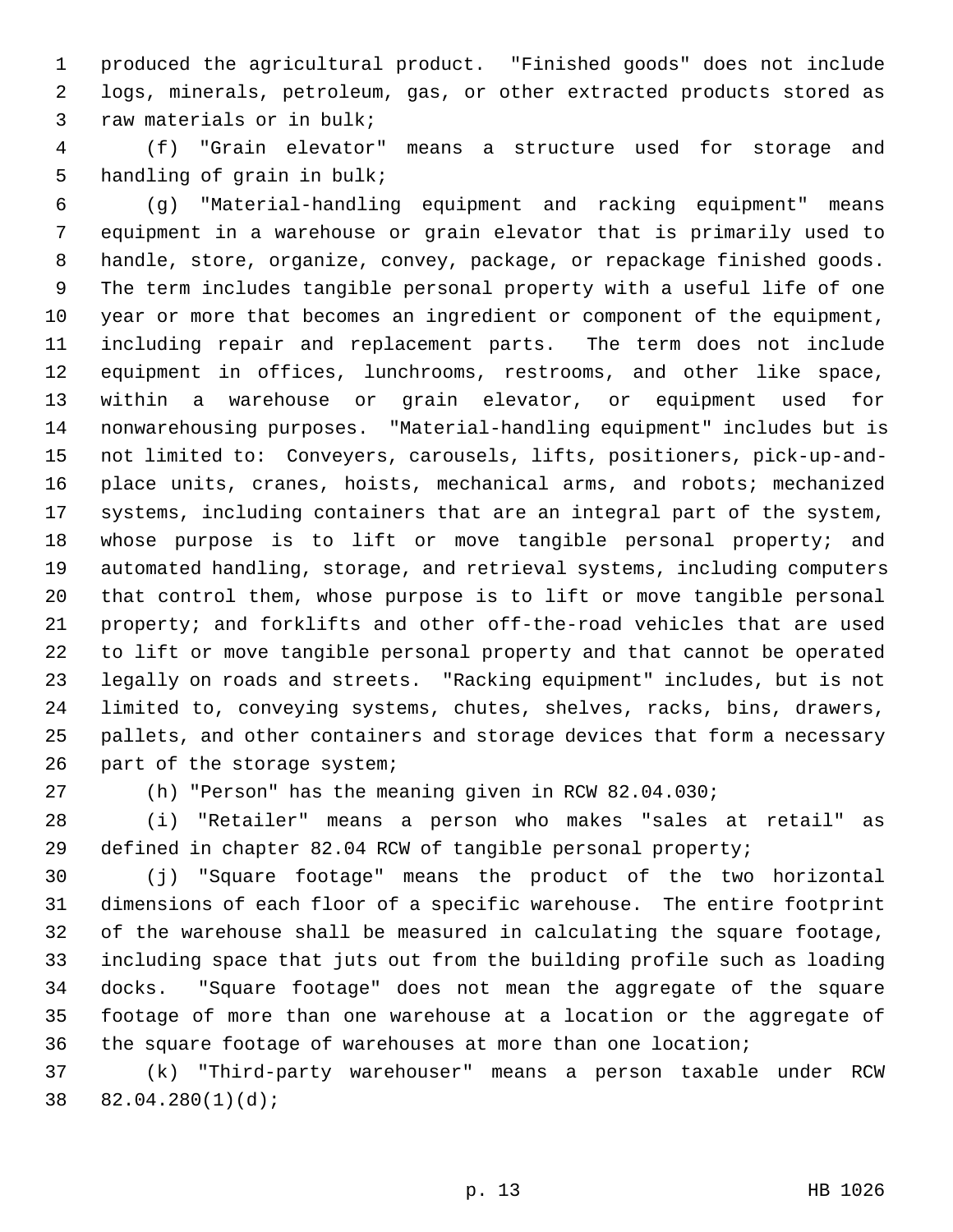1 (l) "Warehouse" means an enclosed building or structure in which 2 finished goods are stored. A warehouse building or structure may have 3 more than one storage room and more than one floor. Office space, 4 lunchrooms, restrooms, and other space within the warehouse and 5 necessary for the operation of the warehouse are considered part of the 6 warehouse as are loading docks and other such space attached to the 7 building and used for handling of finished goods. Landscaping and 8 parking lots are not considered part of the warehouse. A storage yard 9 is not a warehouse, nor is a building in which manufacturing takes 10 place; and

11 (m) "Wholesaler" means a person who makes "sales at wholesale" as 12 defined in chapter 82.04 RCW of tangible personal property, but 13 "wholesaler" does not include a person who makes sales exempt under RCW 14 82.04.330.

15 (3)(a) A person claiming an exemption from state tax in the form of 16 a remittance under this section must pay the tax imposed by RCW 17 82.08.020. The buyer may then apply to the department for remittance 18 of all or part of the tax paid under RCW 82.08.020. For grain 19 elevators with bushel capacity of one million but less than two 20 million, the remittance is equal to fifty percent of the amount of tax 21 paid. For warehouses with square footage of two hundred thousand or 22 more and for grain elevators with bushel capacity of two million or 23 more, the remittance is equal to one hundred percent of the amount of 24 tax paid for qualifying construction, materials, service, and labor, 25 and fifty percent of the amount of tax paid for qualifying material-26 handling equipment and racking equipment, and labor and services 27 rendered in respect to installing, repairing, cleaning, altering, or 28 improving the equipment.

29 (b) The department shall determine eligibility under this section 30 based on information provided by the buyer and through audit and other 31 administrative records. The buyer shall on a quarterly basis submit an 32 information sheet, in a form and manner as required by the department 33 by rule, specifying the amount of exempted tax claimed and the 34 qualifying purchases or acquisitions for which the exemption is 35 claimed. The buyer shall retain, in adequate detail to enable the 36 department to determine whether the equipment or construction meets the 37 criteria under this section: Invoices; proof of tax paid; documents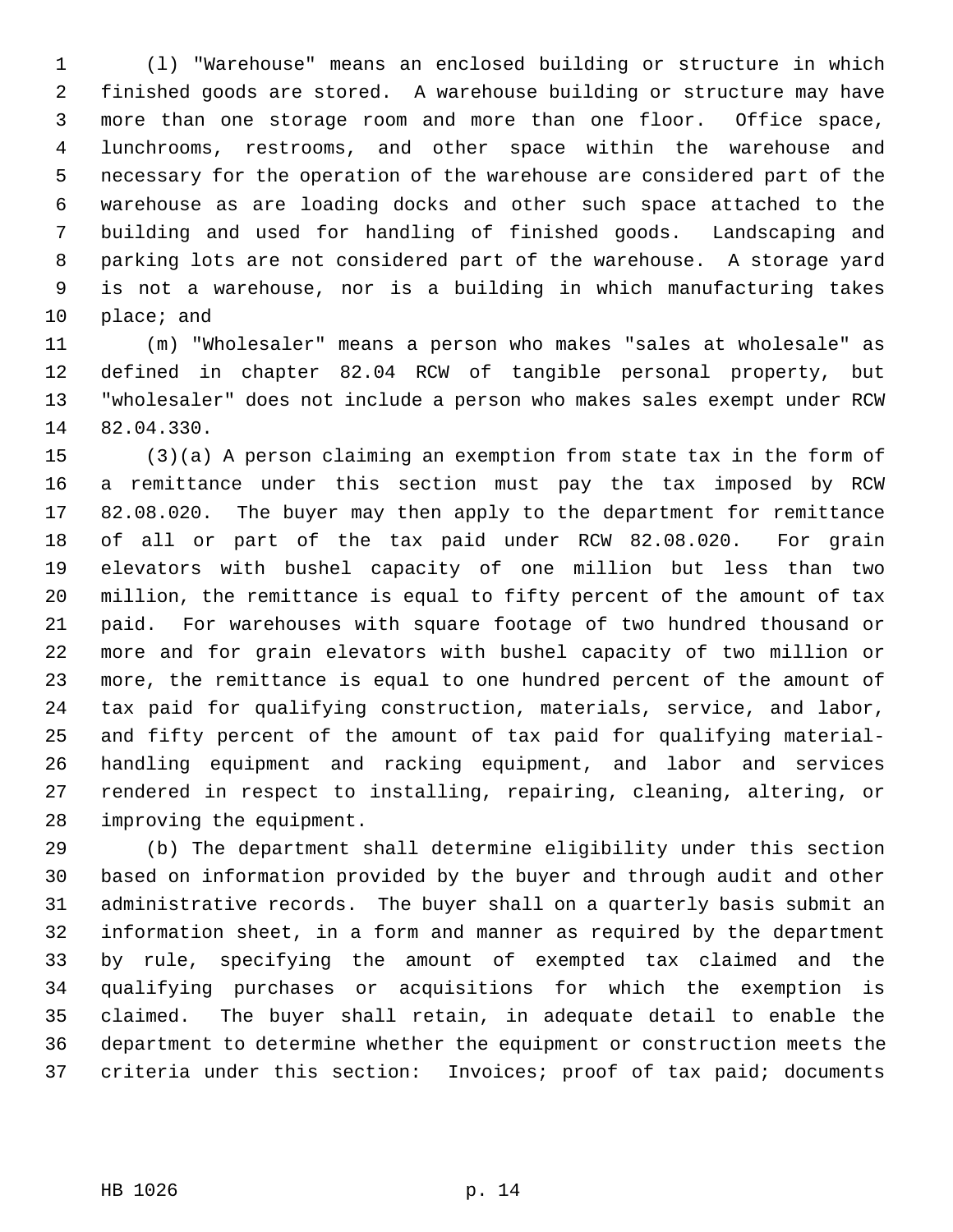1 describing the material-handling equipment and racking equipment; 2 location and size of warehouses and grain elevators; and construction 3 invoices and documents.

 4 (c) The department shall on a quarterly basis remit exempted 5 amounts to qualifying persons who submitted applications during the 6 previous quarter.

 7 (4) Warehouses, grain elevators, and material-handling equipment 8 and racking equipment for which an exemption, credit, or deferral has 9 been or is being received under chapter 82.60, 82.62, or 82.63 RCW or 10 RCW 82.08.02565 or 82.12.02565 are not eligible for any remittance 11 under this section. Warehouses and grain elevators upon which 12 construction was initiated before May 20, 1997, are not eligible for a 13 remittance under this section.

14 (5) The lessor or owner of a warehouse or grain elevator is not 15 eligible for a remittance under this section unless:

16 (a) The lessor or owner complies with the requirements of section 17 1 of this act; and

18 (b) The underlying ownership of the warehouse or grain elevator and 19 the material-handling equipment and racking equipment vests exclusively 20 in the same person $((-))$  j or  $((\text{unless}))$ 

21 (c) The lessor by written contract agrees to pass the economic 22 benefit of the remittance to the lessee in the form of reduced rent 23 payments.

24 **Sec. 7.** RCW 82.08.900 and 2006 c 151 s 4 are each amended to read 25 as follows:

26 (1) The tax levied by RCW 82.08.020 does not apply to sales to an 27 eligible person establishing or operating an anaerobic digester or to 28 services rendered in respect to installing, constructing, repairing, 29 cleaning, altering, or improving an anaerobic digester, or to sales of 30 tangible personal property that becomes an ingredient or component of 31 the anaerobic digester. The anaerobic digester must be used primarily 32 to treat livestock manure.

33 (2)(a) The department of revenue must provide an exemption 34 certificate to an eligible person upon application by that person. The 35 application must be in a form and manner prescribed by the department 36 and must contain information regarding the location of the facility and 37 other information as the department may require.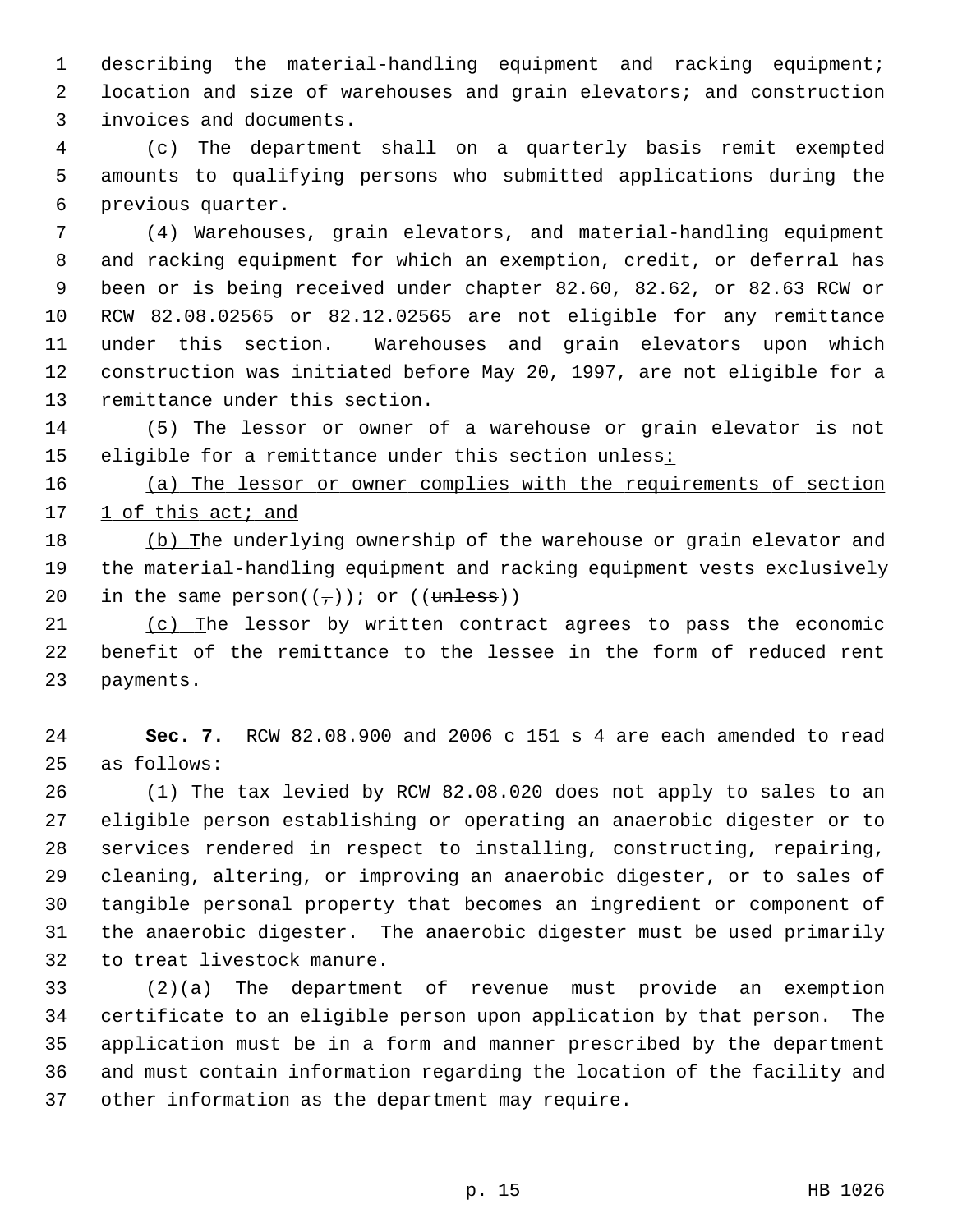1 (b) A person claiming an exemption under this section must keep 2 records necessary for the department to verify eligibility under this 3 section. The exemption is available only when the buyer provides the 4 seller with an exemption certificate in a form and manner prescribed by 5 the department. The seller must retain a copy of the certificate for 6 the seller's files.

 7 (3) The definitions in this subsection apply to this section and 8 RCW 82.12.900 unless the context clearly requires otherwise:

 9 (a) "Anaerobic digester" means a facility that processes manure 10 from livestock into biogas and dried manure using microorganisms in a 11 decomposition process within a closed, oxygen-free container.

12 (b) "Eligible person" means any person establishing or operating an 13 anaerobic digester to treat primarily livestock manure who complies 14 with the requirements of section 1 of this act.

15 (c) "Primarily" means more than fifty percent measured by volume or 16 weight.

17 **Sec. 8.** RCW 82.08.955 and 2007 c 309 s 4 are each amended to read 18 as follows:

19 (1) The tax levied by RCW 82.08.020 does not apply to sales of 20 machinery and equipment, or to services rendered in respect to 21 constructing structures, installing, constructing, repairing, cleaning, 22 decorating, altering, or improving of structures or machinery and 23 equipment, or to sales of tangible personal property that becomes an 24 ingredient or component of structures or machinery and equipment, if 25 the machinery, equipment, or structure is used directly for the retail 26 sale of a biodiesel blend or E85 motor fuel. Structures and machinery 27 and equipment that are used for the retail sale of a biodiesel blend or 28 E85 motor fuel and for other purposes are exempt only on the portion 29 used directly for the retail sale of a biodiesel blend or E85 motor 30 fuel.

31 (2) The tax levied by RCW 82.08.020 does not apply to sales of fuel 32 delivery vehicles or to sales of or charges made for labor and services 33 rendered in respect to installing, repairing, cleaning, altering, or 34 improving the vehicles including repair parts and replacement parts if 35 at least seventy-five percent of the fuel distributed by the vehicles 36 is a biodiesel blend or E85 motor fuel.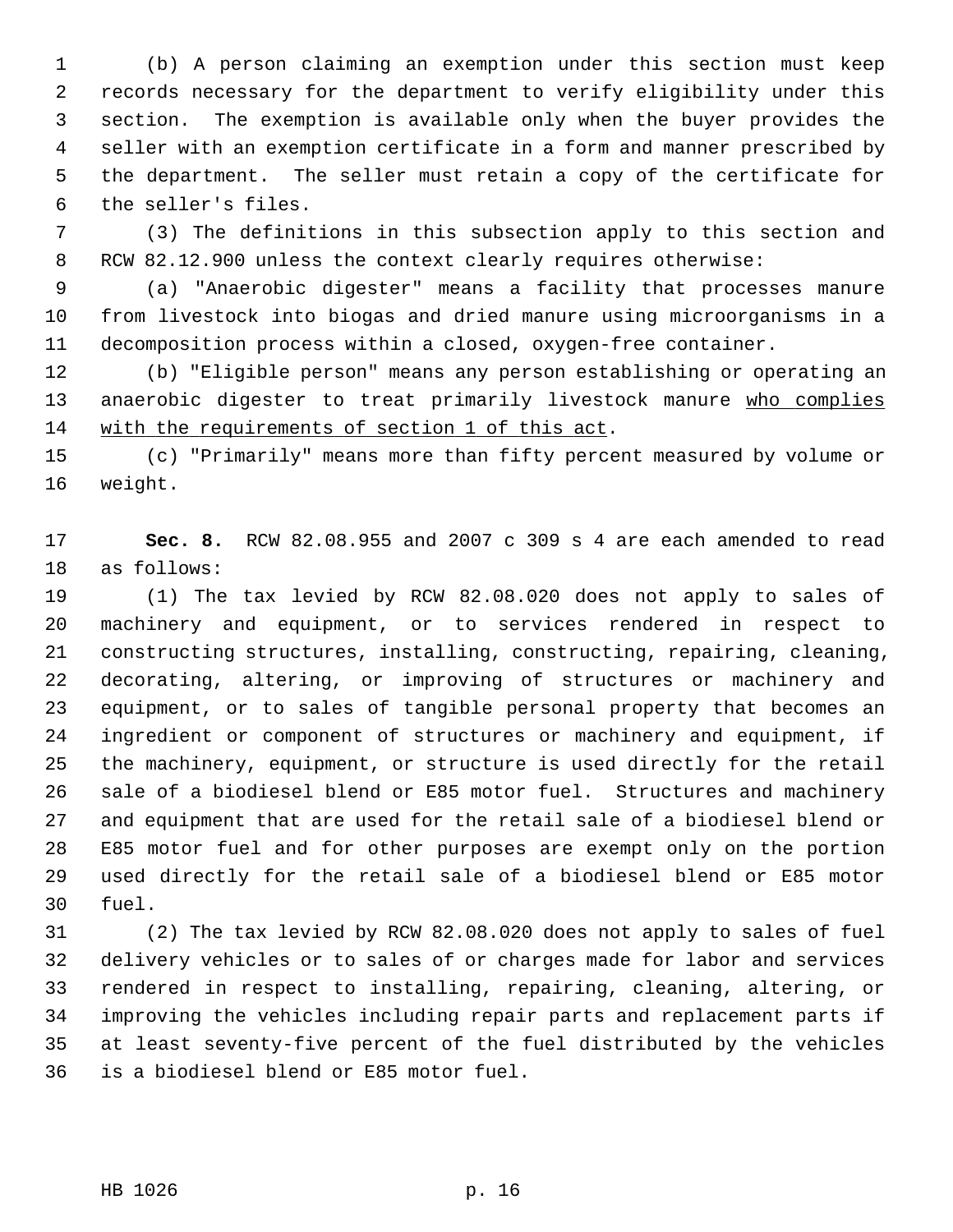1 (3) A person taking the exemption under this section must keep 2 records necessary for the department to verify eligibility under this 3 section and comply with the requirements of section 1 of this act. The 4 exemption is available only when the buyer provides the seller with an 5 exemption certificate in a form and manner prescribed by the 6 department. The seller shall retain a copy of the certificate for the 7 seller's files.

 8 (4) For the purposes of this section, the definitions in RCW 9 82.04.4334 and this subsection apply.

10 (a) "Biodiesel blend" means fuel that contains at least twenty 11 percent biodiesel fuel by volume.

12 (b) "E85 motor fuel" means an alternative fuel that is a blend of 13 ethanol and hydrocarbon of which the ethanol portion is nominally 14 seventy-five to eighty-five percent denatured fuel ethanol by volume 15 that complies with the most recent version of American society of 16 testing and materials specification D 5798.

17 (c) "Machinery and equipment" means industrial fixtures, devices, 18 and support facilities and tangible personal property that becomes an 19 ingredient or component thereof, including repair parts and replacement 20 parts that are integral and necessary for the delivery of biodiesel 21 blends or E85 motor fuel into the fuel tank of a motor vehicle.

22 (5) This section expires July 1, 2015.

23 **Sec. 9.** RCW 82.12.955 and 2007 c 309 s 5 are each amended to read 24 as follows:

25 (1) The provisions of this chapter do not apply in respect to the 26 use of machinery and equipment, or to services rendered in respect to 27 installing, repairing, cleaning, altering, or improving of eligible 28 machinery and equipment, or tangible personal property that becomes an 29 ingredient or component of machinery and equipment used directly for 30 the retail sale of a biodiesel or E85 motor fuel.

31 (2) The provisions of this chapter do not apply in respect to the 32 use of fuel delivery vehicles including repair parts and replacement 33 parts and to services rendered in respect to installing, repairing, 34 cleaning, altering, or improving the vehicles if at least seventy-five 35 percent of the fuel distributed by the vehicles is a biodiesel or E85 36 motor fuel.